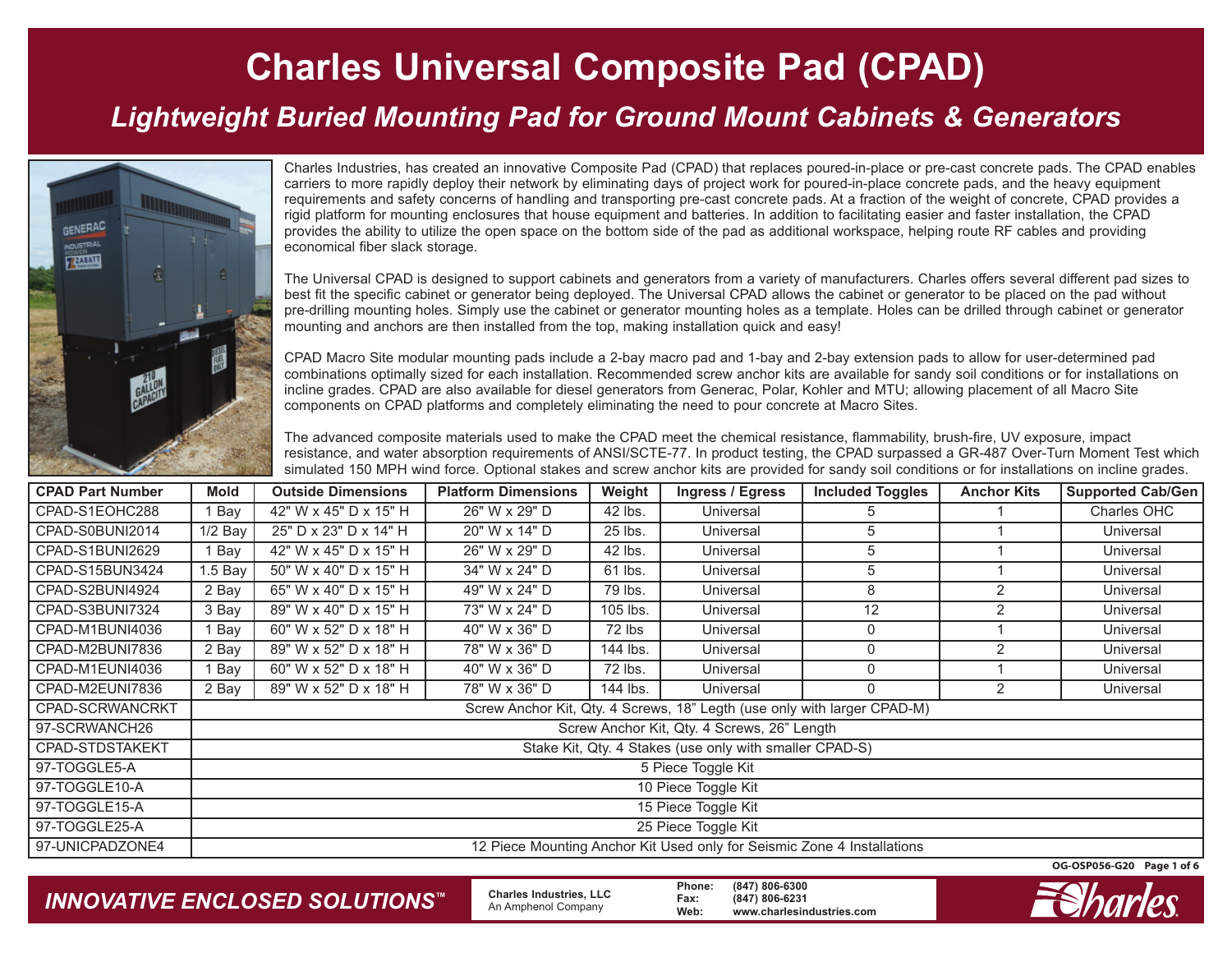*Lightweight Buried Mounting Pad for Ground Mount Cabinets & Generators*





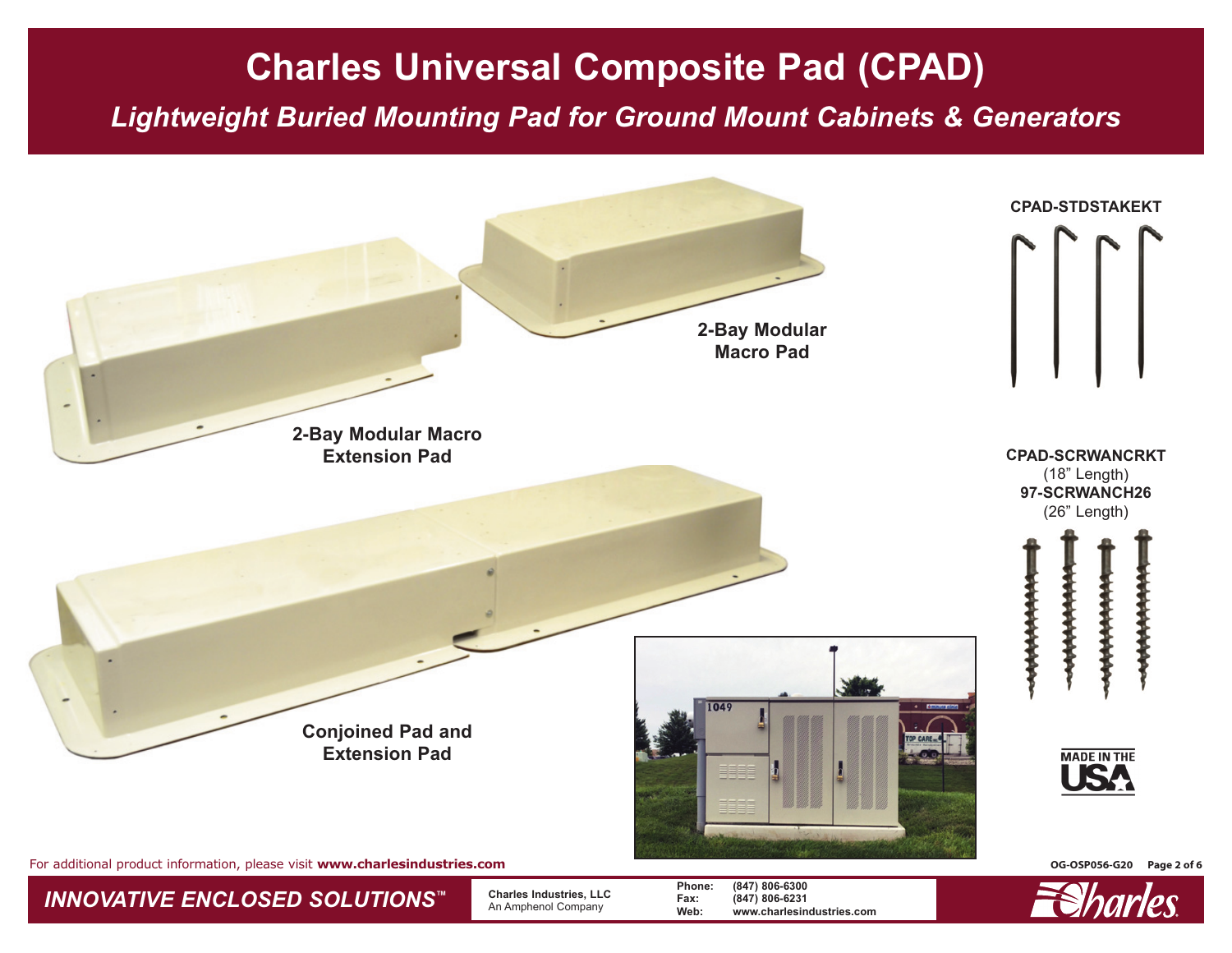*Lightweight Buried Mounting Pad for Charles OHC Optical Hub Cabinets*



**The CPAD-S1EOHC288 is designed for use as a mounting platform for Charles Industries' OHC 144, 288, 432 and 576 Optical Hub Cabinets**

**CPAD-S1EOHC288**

**OG-OSP056-G20 Page 3 of 6**



*INNOVATIVE ENCLOSED SOLUTIONS™* **Charles Industries, LLC** An Amphenol Company **Phone: (847) 806-6300 Fax: (847) 806-6231 Web: www.charlesindustries.com**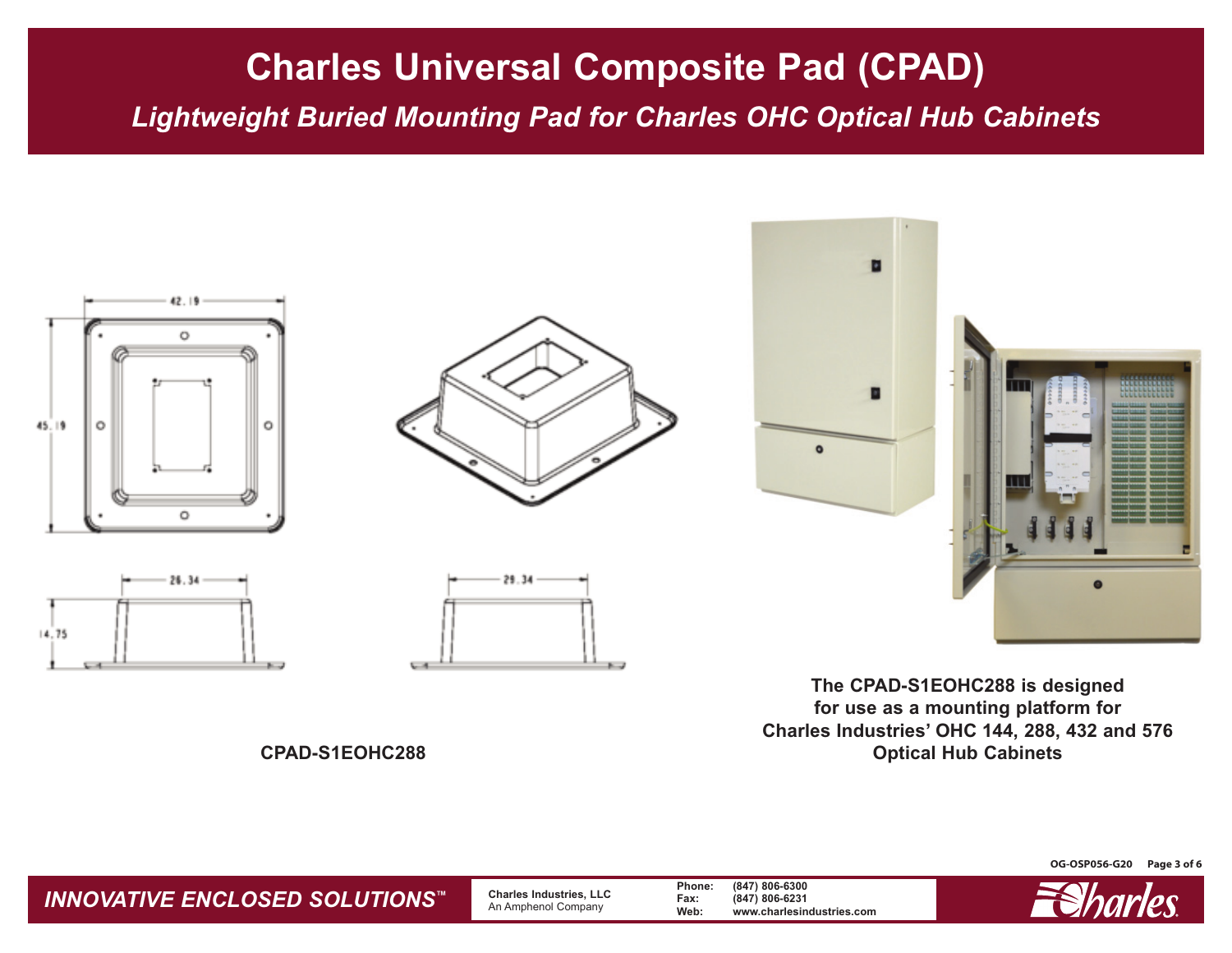*Lightweight Buried Mounting Pad for Ground Mount Cabinets & Generators*

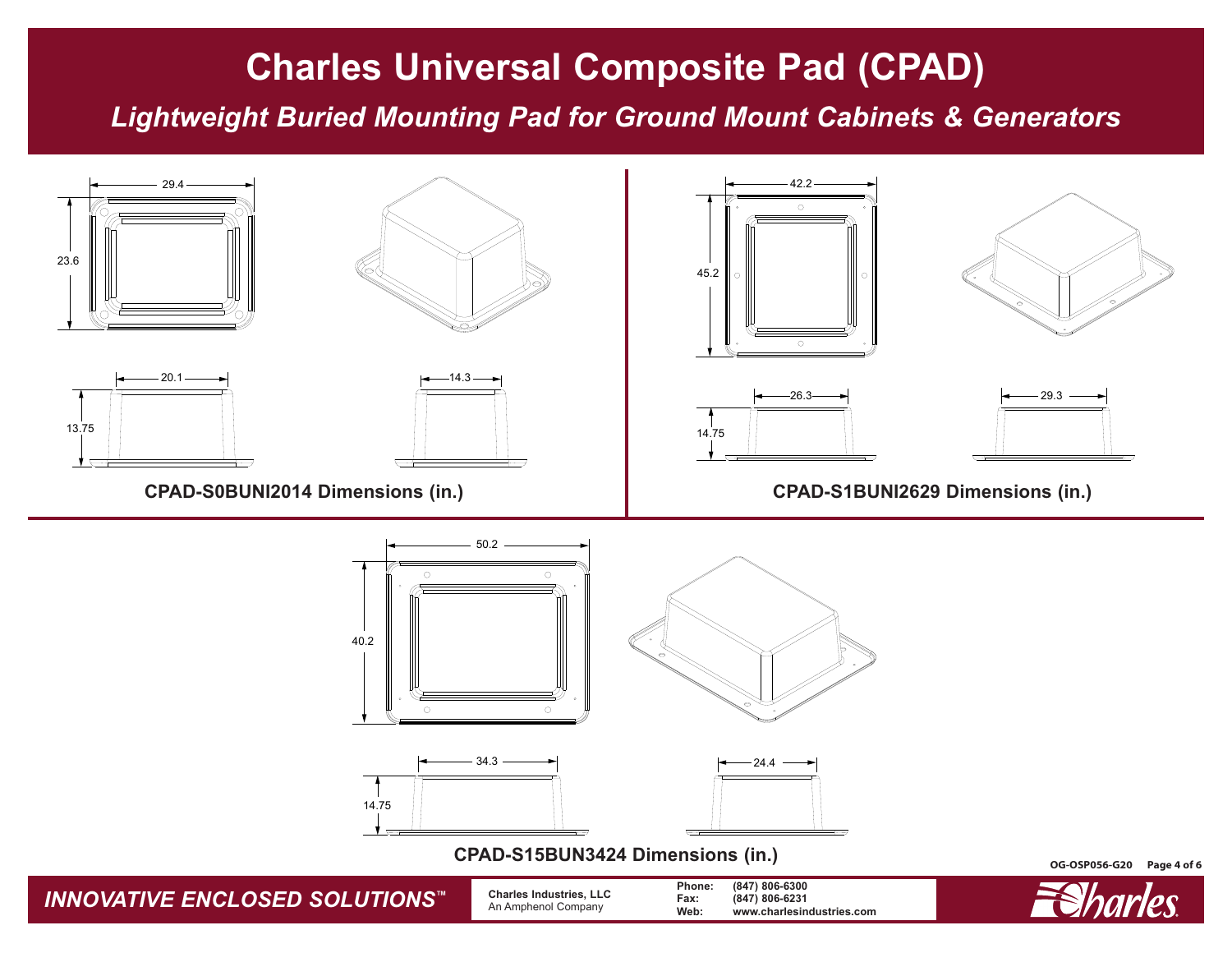*Lightweight Buried Mounting Pad for Ground Mount Cabinets & Generators*



**CPAD-S2BUNI4924 Dimensions (in.)**



**CPAD-S3BUNI7324 Dimensions (in.)**

*INNOVATIVE ENCLOSED SOLUTIONS™* **Charles Industries, LLC** An Amphenol Company **Phone: (847) 806-6300 Fax: (847) 806-6231 Web: www.charlesindustries.com**